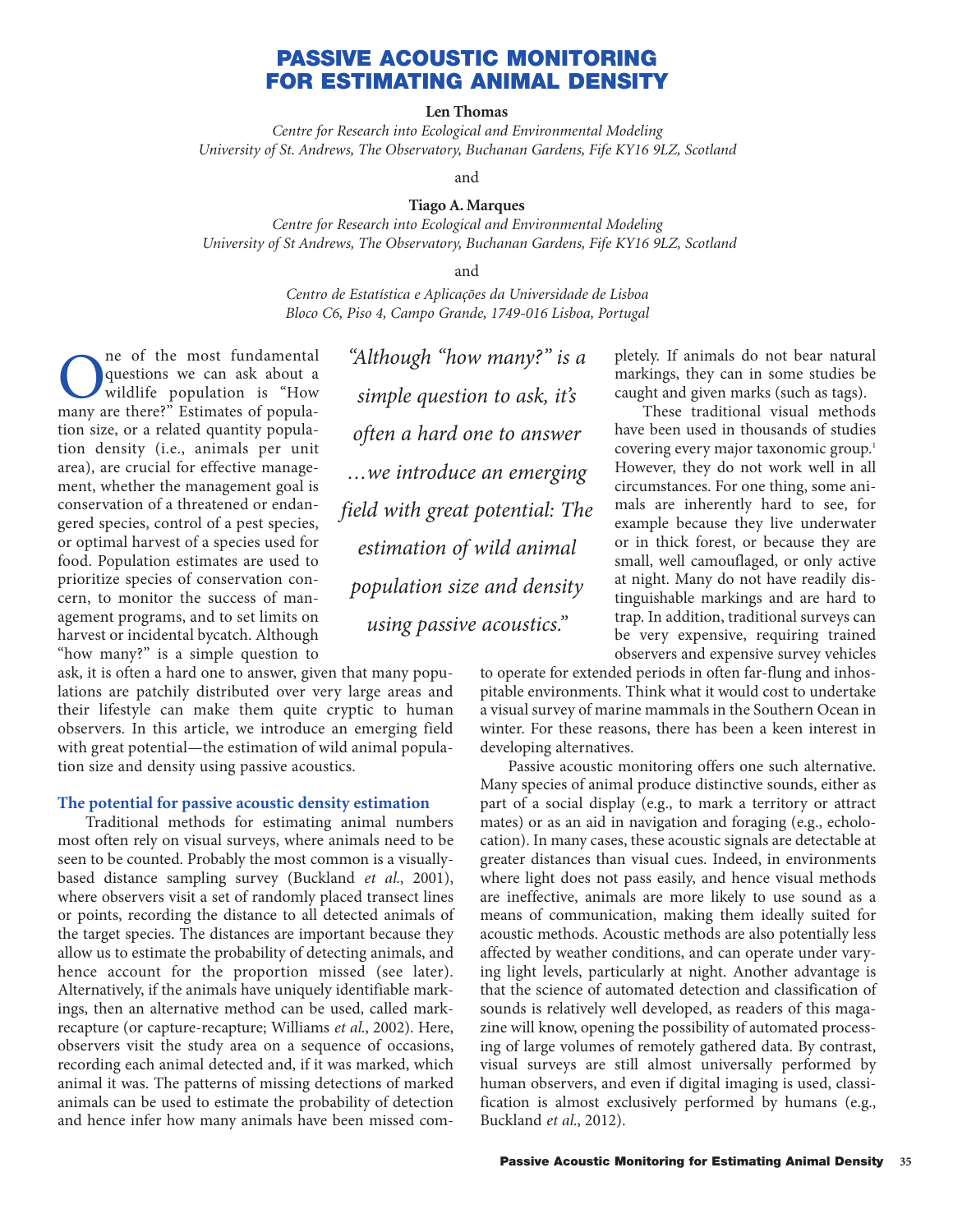The potential for passive acoustic data to be used to make inferences about animal populations has been recognized for decades (see, e.g., review by Mellinger *et al.* 2007). However, these inferences have largely been limited to confirming presence, or quantifying spatial and temporal patterns in relative indices such as vocalizations detected per day. Although useful in many contexts, a fundamental limitation of such measures is that they do not account for spatial and temporal variation in the acoustic detectability of animals and hence may not reflect true patterns of density or abundance. We aim, so far as possible, to account for such issues with the methods discussed in this article.

Much of our expertise in this area comes from a threeyear research project, DECAF,<sup>2</sup> which focused on developing methods for estimating cetacean (whale and dolphin) density from fixed sensors. The examples presented here retain that bias. However the methods can readily be applied to terrestrial systems, and using mobile sensors, and we return to this at the end of the article. DECAF was a highly collaborative multi-agency, multi-disciplinary project bringing together an international team of statisticians, acousticians, engineers and biologists. We gratefully acknowledge the other team members: David Moretti, Ronald Morrissey, Nancy DiMarzio and Jessica Ward from the Navy Undersea Warfare Centre in Newport, Rhode Island; David Mellinger and Elizabeth Küsel from Oregon State University, Newport, Oregon; Stephen Martin from the Space and Naval Warfare Systems Centre Pacific, San Diego, California; David Borchers and Catriona Harris from the University of St. Andrews, Scotland; and Peter Tyack of Woods Hole Oceanographic Institution, Woods Hole, Massachusetts (now also at the University of St. Andrews).

#### **Density estimation 101**

Imagine the following general scenario. We have made acoustic recordings at a set of random locations throughout the region within which we were interested in estimating animal density. Together, these recordings survey an area *a* (the union of a set of circles around each recorder with radius large enough that no call from outside these circles can be detected). We have processed the recordings using detection and classification algorithms to produce a count, *n*, for example the number of a particular type of call.3 To convert the count into a density, *D*, we use an equation of the form

$$
\hat{D} = \frac{n}{a} \times \hat{m} \tag{1}
$$

where *m* represents a set of multipliers that convert countper-unit-area (i.e., *n/a*) to animal density, and "hats" over quantities indicate that they are estimates.

In general, the multipliers that make up *m* do two jobs. First they account for inaccuracies in the detection process, i.e., false positive and false negative detections. The false positive rate is usually easiest to estimate, by hand-validating a sample of detections (assuming that we view a human analyst as the gold standard). False negative rate is often expressed as its complement, the detection probability; it is generally harder to determine, and will be the focus of much of this article. The second job of multipliers is to convert the object counted (e.g., a call) into the number of animals it represents. The exact nature of these second multipliers depends on the type of object counted. In some cases acoustic processing can yield the number of animals present (e.g., if animals have unique vocalizations or can be otherwise isolated)—hence the count is of animals and no multiplier of this type is needed. In other cases, it may be possible to count groups of animals, in which case the required multiplier is mean group size. Most commonly, however, the count is of sounds, such as calls or clicks, and the required multiplier is the sound production rate. This latter type of surveying is called "cue counting" in the statistical literature (the sound is an acoustic cue), and the multiplier is called the "cue rate."

Just as important as the estimate itself is a reliable characterization of uncertainty in the estimate. Your interpretation of a density estimate of 1 whale per 1,000 km<sup>2</sup> would be quite different if we told you that the 95% confidence interval was 0.8–1.2 versus 0.2–5.1 whales per 1,000 km2 . Quanitifying uncertainty is also fundamental in testing for trends over time, differences between areas, etc. One common way to report uncertainty is as coefficient of variation, CV, which is the standard error of an estimate divided by the estimate, and usually reported in percent. From here, it's straightforward to calculate quantities like confidence intervals (see, e.g., Buckland *et al.* 2001, p.77). A CV of 10% on a density estimate is very good, corresponding to the kind of 95% confidence interval we gave first, above. A CV of 20% is reasonable, but by the time you get to CVs of 100% the estimate is nearly useless (as in the second confidence interval we gave above). The CV on a density estimate can be calculated easily given the CV on each random component making up the estimate (the *n* and each multiplier in *m*, assuming each is statistically independent).<sup>4</sup> It is our experience, however, that not enough attention is paid to this—all too often estimates are given without corresponding CVs or confidence intervals, or there is no discussion of how reliable the estimates are.

### **An example—Cue counting beaked whales in the Bahamas**

To take a concrete example, Marques *et al.* (2009) estimated the density of Blainville's beaked whales (*Mesoplodon densirostris*) at Tongue of the Ocean, Bahamas over a 6-day period in spring 2005. This area contains a US Navy testing range, the Atlantic Undersea Testing and Evaluation Center (AUTEC) which is instrumented with a wide baseline array of 82 bottom-mounted hydrophones (see Fig. 1) cabled to shore, making it an ideal laboratory for bioacoustic studies. Blainville's beaked whales occur there, and are of particular concern to the Navy because there have been documented strandings of this and related species coincident with Navy exercises (D'Amico *et al.,* 2009). In common with other beaked whale species, they undertake long (~45 minute), deep (600-1200 m) foraging dives, during which they produce high frequency echolocation clicks to locate prey. Running a simple detection and classification algorithm on the sound recordings over the survey period logged = 2,940,521 echolocation clicks. Marques *et al.*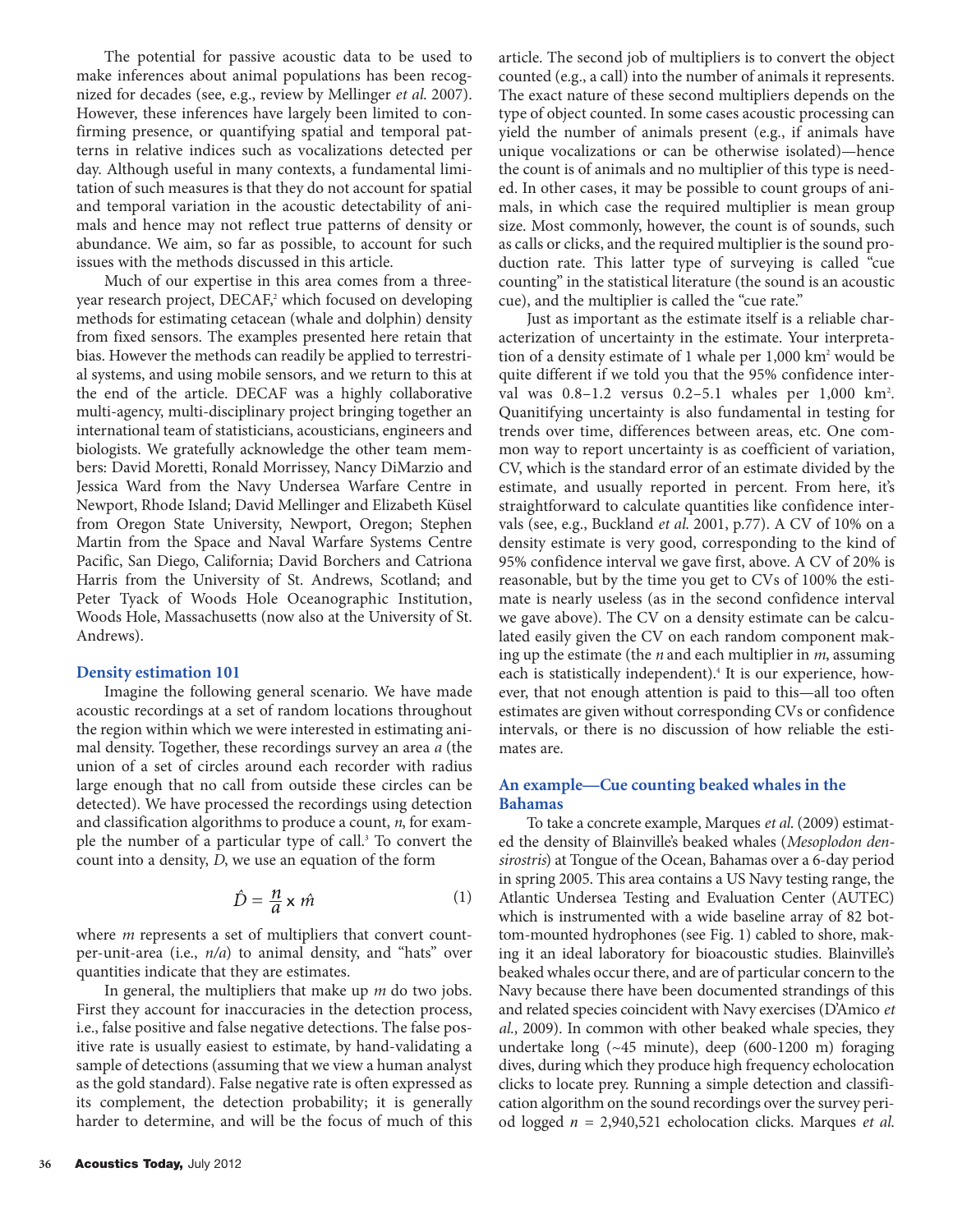assumed that no clicks at greater than 8 km horizontal range could be detected, so the area surveyed was  $a = 82 \times \pi \times 8^2 =$ 16,487 km2 . The problem was to build on these numbers to derive a density estimate.

Marques *et al.* (2009) used a cue count approach, treating the echolocation click as the cue. In addition to the above information, four multipliers were required. Two account for the detection process—false positive rate, *c*, and average detection probability, *p*. Two convert density of clicks to density of animals—the click production rate,  $r$ , and the time spent monitoring *T*. Hence the formula used was

$$
\hat{D} = \frac{n}{a} \times \frac{(1 - \hat{c})}{\hat{p}\hat{r}T}
$$
 (2)

This makes intuitive sense if we think of  $n \times (1 - \hat{c})$  as an estimate of the *true* number of Blainville's clicks detected, accounting for false positives. Dividing this by  $\hat{p}$  gives an estimate of the true number of Blainville's clicks produced, accounting for those missed. The quantity  $\hat{r}$  is an estimate of the average number of clicks produced per whale over the time *T*, so dividing the estimated total number of clicks produced  $n \times (1 - \hat{c}) / \hat{p}$  by the estimated number produced per whale *ˆT* gives an estimate of the number of whales. Dividing this by the area *a* gives an estimate of whale density, and hence the formula shown above.

The problem now becomes one of obtaining reliable values for the multipliers. Time spent monitoring was known (*T* = 4,961 minutes, accounting for some data outages), and so does not have a hat. Estimating the other multipliers required some additional data.

For false positives, a systematic random sample of 30 10 minute recordings was hand-screened for false detections, yielding an estimated false positive rate of  $\hat{c} = 0.451$ . This is rather high, due to the simple nature of the detection and classification system used, where dolphin clicks were often confused with beaked whale clicks. The fact that 30 random recordings were used enabled calculation of uncertainty in this estimate—the CV was 1.99%. In other words, although

the average false positive rate was high, its' value was estimated quite precisely and so did not contribute much to the overall uncertainty in the density estimate. Because it was calculated from a random sample taken from the 6-day data set used for density estimation it is also unbiased—i.e., it is correct, on average, for the 6-day period in which we are interested. If we wanted to estimate density for some other time period, the safest thing would be to take a new systematic random sample of times from that period and re-calculate the false positive rate. False positive rates vary according to the density of interfering sounds—in our case dolphins were the main problem, and the density of dolphins could be completely different in another time period. This illustrates a general principle with multipliers—it is best to estimate them using data from the time and place from which you want to estimate density. For false positives this is relatively tractable (so long as we have some raw sound files or other pertinent information from the survey data, and trust human analysts as the gold standard). For other multipliers it may be less so.

A good example of this is the data used to obtain cue rate and detection probability in this study. These data come from a sample of Blainville's beaked whales fitted with digital recording tags, "DTAGs," in fall 2006 and summer 2007 as part of another study within the same area. DTAGs record sound at high sampling rate, as well as kinematic variables that enable the animal's track to be reconstructed.<sup>5</sup> The sound recordings were processed, and clicks produced by the tagged whales were counted, yielding an estimated cue rate of  $\hat{r}$  = 0.407 clicks/second. Each of the 21 dives was considered to be an independent sample, yielding a CV 9.8%. The 21 dives actually came from 5 whales, so there is a potential issue there with non-independence of dives within whales (biologists call this issue "pseudoreplication"). But a more important issue is that we assumed the cue rate of these whales, tagged in 2006 and 2007, is representative of cue rates of an average whale during the 6-day period we wish to estimate density for in 2005, when there were no tagged animals. This assumption may be reasonable here, since beaked



*Fig. 1. Approximate location of the bottom-mounted hydrophones within the Atlantic Undersea Testing and Evaluation Center (AUTEC), Tongue of the Ocean, Bahamas.*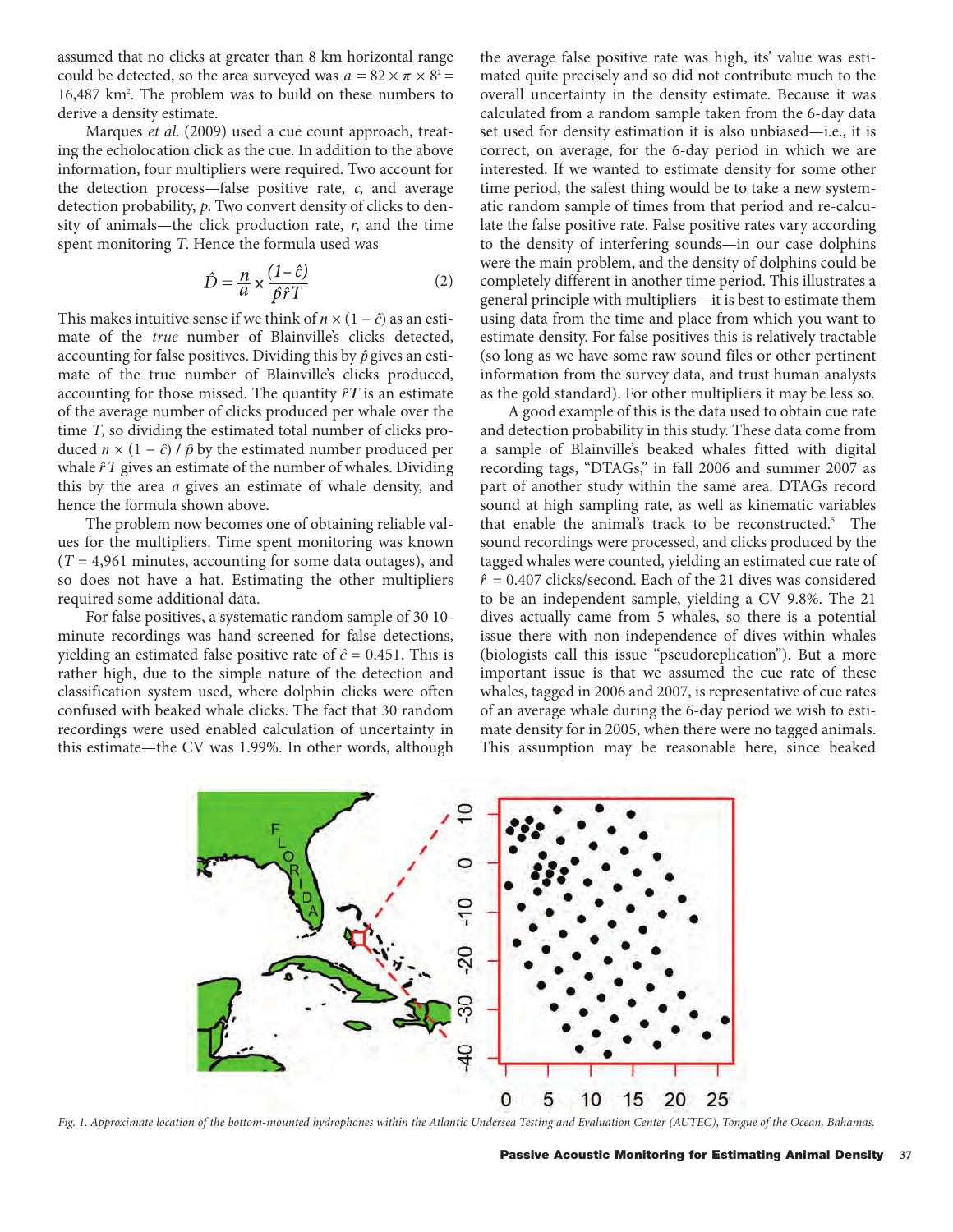whales show quite metronomic diving behavior (see discussion in Marques *et al.*, 2009 paper). However, for other species and other contexts it may not be, given that vocalization rates can vary in marine mammals as a function of time of day, year, group size, season, bottom depth, location, etc. If the relationship between cue rate and these factors is known, it may be possible to use a modeling approach to predict mean cue rate during the time of the survey. For example, if cue rate depends on local group size then one would need an estimate of the relationship between cue rate and group size (from a statistical model), and also the distribution of group sizes during the survey period of interest. One important limitation arises when cue rate depends on animal density itself—in this case the only option is to measure it within the study area during the time period of interest.

For estimating the detection probability, Marques *et al.* (2009) were able to match up clicks produced by the tagged whales with those received on the surrounding bottommounted hydrophones. The simplest analysis would have been to take all hydrophones within an 8 km radius of the whale and calculate what proportion of the emitted clicks was received. However, because there was a relatively small number of dives (only 15 with tracks), and they did not wish to assume that animals were randomly distributed with respect to hydrophones, Marques *et al.* took a more complex approach. This involved building a regression model of the probability of detecting a click on the bottom-mounted hydrophones as a function of direct-path distance and horizontal and vertical angle of the whale with respect to the hydrophones. The angles were important because the echolocation clicks of beaked whales are highly directional. Given the fitted regression model (see Fig. 2), a Monte-Carlo procedure was used to integrate out distance and angle, and yield an estimated average detection probability of  $\hat{p} = 0.032$  with CV of 15.9% (again using the dive as the sample unit).

As with the cue rate multiplier, there is the issue that detection probability was not estimated at the same time and place as the density dataset. There is a particular potential for bias here because tagging studies can only take place under calm sea conditions which may not be representative of average conditions. Indeed, the average wind speed at a nearby weather station during the 6-day period of the survey was 12.4 kn, while the average speed when the tags were on was only 6.1 kn. Higher wind speed could reduce detectability, causing the estimate of detection probability using the tags to be too high. One option to address this would be to include wind speed in the detection probability regression model however, predicting detectability at wind speeds observed in the 6-day period would then mean extrapolating outside the range of the data from the tag periods, so this approach is unlikely to be reliable. A second option is to analytically model the effect of increased noise on the detection algorithm. Instead, being empiricists, we chose a third option, described in a follow-up study (Ward *et al.*, 2011), that involves measuring the effect. Ward *et al.* (2011) added noise from sound samples taken at the study area under a variety of wind speeds to the original hydrophone recordings, re-ran the detection algorithm, and determined the reduction in performance caused by the additional noise. They found that detection probability was indeed lower at higher noise levels, although not by as much as one would predict from theory.

Putting all of the above together, Marques *et al.* (2009) came up with a density estimate of 25.2 animals per 1000 km2 , with a CV of 19.5% and corresponding confidence interval of 17.3-36.9. The estimate contains 4 random components: *n (*number of clicks), *ˆ* (false positive rate), *ˆ* (detection probability) and  $\hat{r}$  (cue rate). The percentage contribution to the overall variance of these was, respectively, 8, 1, 66 and 25%. Hence, to reduce uncertainty, the thing to focus on in this study would be detection probability and, to a lesser



*Fig. 2. Estimated probability of detecting a Blainville's beaked whale echolocation click on bottom-mounted hydrophones at the Atlantic Undersea Testing and Evaluation Center (AUTEC), derived from a regression analysis on tagged whales at known locations and orientations relative to the hydrophones. The left plot shows probability of detection as a function of distance for clicks where the animal is pointed directly at the hydrophones (black line) and at off-axis angles of 45 and 70 degrees (green and blue lines). The right plot is a heatmap showing probability of detection as a function of vertical and horizontal off-axis angles, evaluated at the smallest observed distance (0.46km).*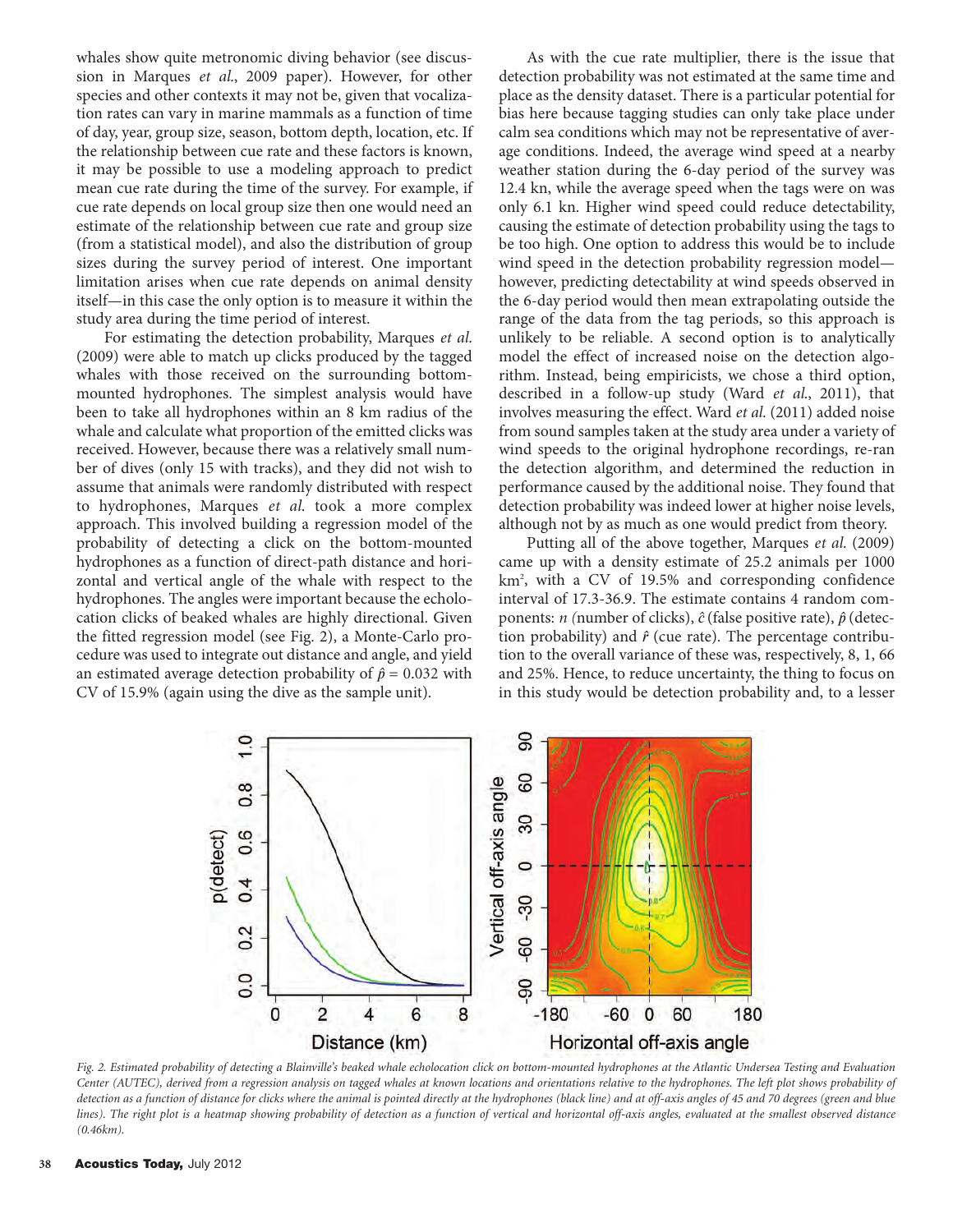extent, cue rate—implying tagging more whales. As we have discussed, performing the tagging study during the main survey would also be better.

#### **Examples of other ways to estimate detectability**

We presented our first example in some detail, to show the complexities that can be involved and the potential issues of which to beware, particularly with the multipliers. However, cue counting of echolocation clicks is not the only approach for obtaining a count, and using tagging data is not the only way to estimate detectability. Here, we illustrate the diversity of approaches with a few more examples. We start with methods that rely on having good acoustic data, in the sense of many hydrophones closely spaced and in some cases sophisticated acoustic processing. We end up with approaches that are more applicable in situations where data are sparser. In these latter cases, inferences will be correspondingly less reliable.

### **Total counts—beaked and sperm whales in the Bahamas**

These two examples illustrate the case where we can assume that all objects within some defined spatial boundary are detected, and all outside that boundary can be excluded. Hence, we do not need to worry about false negatives. In both of these examples, the false positive rate is also negligible. Both examples are based on data from the 82-hydrophone bottom-mounted array at Tongue of the Ocean, Bahamas.

The first (Moretti *et al.*, 2010) used a cue-counting approach applied to Blainville's beaked whale, but instead of the cue being an echolocation click, it was the start of the vocal part of a foraging dive. Groups of animals dive together, and at some point during their descent they begin echolocating. The clicks produced can be detected relatively easily on the hydrophone array, and an approximate location determined either by eye or through a simple smoothing algorithm (see Fig. 3). The hydrophone array is dense enough that no diving groups can be missed; we also require that diving groups can be separated with accuracy, and that the localization is good enough to determine whether the group is diving within the area monitored or outside. Given these assumptions, density can be estimated using

$$
\hat{D} = \frac{n}{a} \times \frac{\hat{g}}{\partial T} \tag{3}
$$

where *n* is the number of dive starts recorded within the study area *a* during time *T*, and the two other multipliers required to convert density of dives to density of animals are  $\hat{g}$ , the average group size (obtained from visual surveys) and  $\hat{d}$ , the average dive rate, obtained from DTAG data. The authors applied both this approach and the click-based approach to data from a 3-day period during navy operations. They found that the density of animals (undertaking foraging dives) decreased substantially during operations, compared with before and after them, but that's another story (see also McCarthy *et al.*, 2011). More relevant here, they found that both methods gave similar results, but that the dive counting method was more precise (CV of 11.9% for dive counting vs. 21.4% for click counting). This was because there were only two random quantities contributing to the variance—the estimates of group size and dive rate. Since the number of dive starts was assumed to be a complete count of everything in the surveyed area, and since the surveyed area covered the whole of the area we wish to estimate density for, then no randomness came from the *n*. The lesson here is that if it is possible to do a complete count within the area of interest, this is probably better, although it depends on how precisely the various required multipliers can be estimated.

The second example involves density estimation of sperm whales (*Physeter macrocephalus*) from a 42-day period in 2007 (Ward *et al.*, in press 2012). Sperm whales are also



*Fig. 3. A set of heatmaps showing the output of a smoothing algorithm applied to the number of Blainville's beaked whale clicks detected at each of 82 hydrophones in the Tongue of the Ocean, Bahamas (cf. Fig. 1 for range location). White indicates the most clicks, then yellow, then red. Each plot includes 10 minutes of data, and successive plots advance by 1 minute from left to right, top to bottom. There appears to be one group diving at the beginning of the time series, at the center left (maybe a second group is present during the first 10 minutes, at the bottom, likely outside the range). A new dive starts (the "objects" counted in the dive counting method) to appear around minute 4, being clearly visible from around minutes 9 onwards.*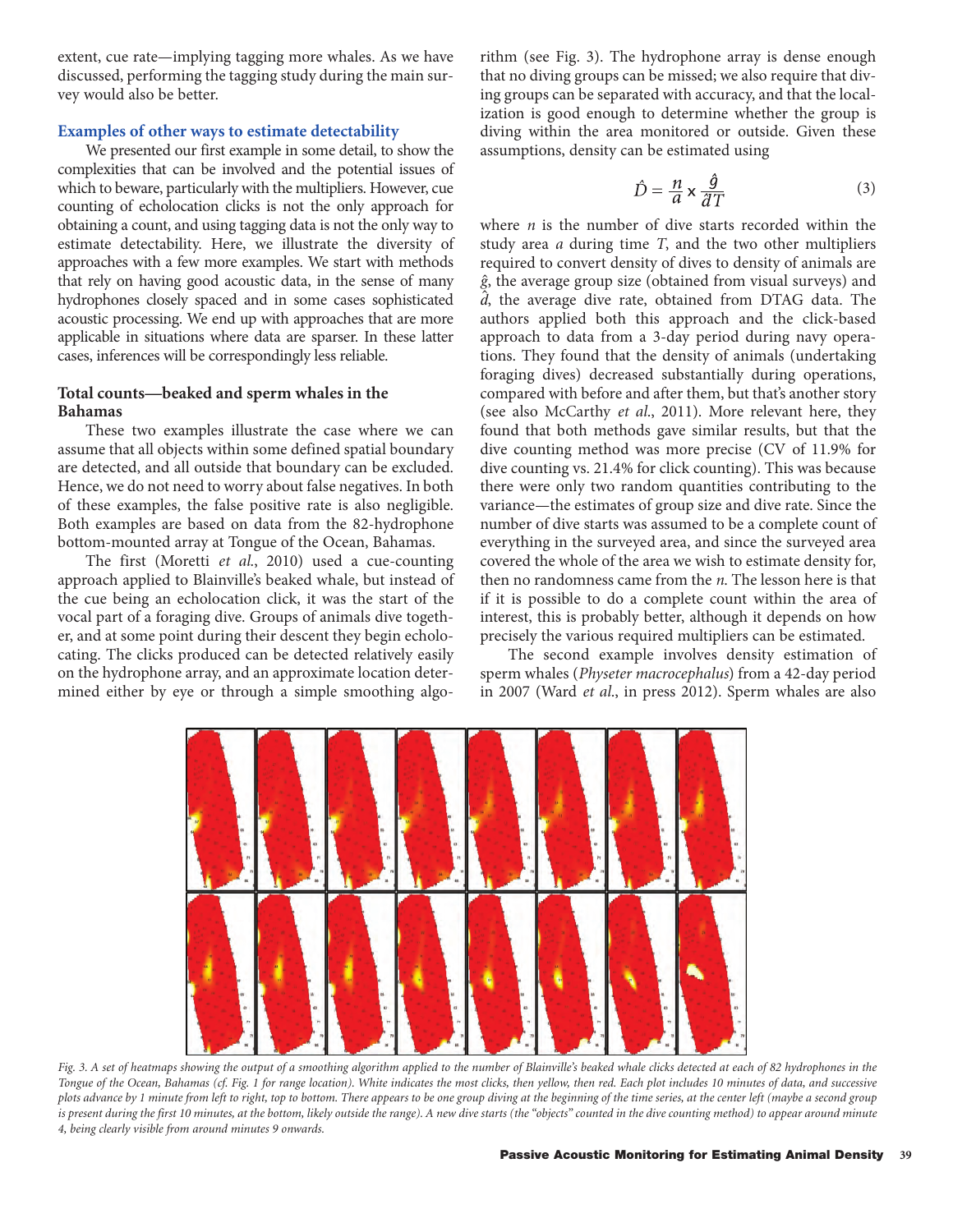deep-diving animals that use echolocation to find prey–but compared with beaked whales their echolocation clicks are much louder, so that "trains" of clicks from the same individual can often be detected on multiple hydrophones from the AUTEC range. This means it is possible, with some effort, to localize individuals, or at least groups of individuals (see Baggenstoss, 2011, for details), and to estimate the number of individuals within a diving group as the number of overlapping (direct path) click trains.

Ward *et al.* (in press 2012) began by quickly screening the data to exclude long stretches of time when sperm whales were not present. For the remaining times, a systematic random sample of 50 10-minute periods were taken and subjected to more detailed analysis, where the number of animals diving and clicking within the study area was estimated. They assumed that all clicking animals in the sample periods were counted without error. Given this, the density estimator can be written

$$
\hat{D} = \frac{n}{a} \times \frac{(1 - p_{np})}{\hat{p}_v k} \tag{4}
$$

where *n* is the total number of animals counted within the study area a during the  $k=50$  10-minute periods,  $p_{np}$  is the proportion of the 42-day period for which sperm whales were not present in the quick screening, and  $\hat{p}_n$  is the average probability of a whale vocalizing in a 10-minute period. This last multiplier was estimated from independent DTAG data—not from the same time or place, and so has similar limitations to those we discussed before.

# **Distance sampling—North Pacific right whales in the Bering Sea**

It is quite rare to have a dense enough network of sensors over the area we wish to monitor that we can be certain to detect all animals vocalizing (or related cues such as group dives or vocalizations). Hence, it is almost always necessary to include an estimate of detection probability as a multiplier. The question then becomes how to estimate this probability. The answer depends on what data can be gathered about the detections. If it is possible to estimate the horizontal distance from a sensor to each detection then the distance sampling approach mentioned earlier may be possible. This relies on us assuming that the sensors are distributed randomly with respect to the animals—in this case the pattern of detected distances tells us about the change in detectability with distance. If we further assume that all animals at zero distance can be detected then we can estimate absolute detectability, and hence the average detection probability (See Fig. 4).

An example of this approach is Marques *et al.* (2011), who obtained preliminary density estimates for North Pacific right whales *Eubalaena japonica* in the Bering sea from their calls—i.e., using a cue-count approach. This species is considered one of the world's most endangered, having been subject to catastrophic whaling in the past, and estimates from intensive visual and genetic surveys put the population size in the tens.

In their paper, Marques *et al.* (2011) took advantage of special propagation conditions caused by the shallow water

and amenable substrate. That meant that distances to detected calls could be obtained by analyzing the received calls and comparing them to a model of modal dispersal in a shallow water waveguide (see Munger *et al.*, 2011, for details). They used standard distance sampling methods to obtain an estimate of the probability of detecting a call, *p*, and then calculated density using Eq. 2. Other multipliers required were the false positive rate, in this case assumed to be zero, and the call rate, which was obtained from a separate survey that had been undertaken where groups of whales of known size were followed and call rates measured.

A significant limitation of this work was that only three sampling locations were available, straining the assumption that hydrophones were located at random with respect to the animals and also making extrapolation from local density in the region of the hydrophones to density in some larger area of interest merely speculation. Despite this, when they multiplied the density estimate by the area of Bering Sea shelf thought to contain right whales at the times of year surveyed, they obtained estimates comparable with the much more expensive ship-based surveys (25 whales, with 95% CI 13-47). This suggests that, if the sampling was expanded to a larger number of randomly-selected sites (20-30 ideally) then reliable inferences could be made for this important species.

# **Spatially explicit capture recapture (SECR)—minke whales off Hawaii**

Another method of estimating detection probability is possible if animal vocalizations are detected on multiple hydrophones, and if the same call detected on multiple hydrophones can be accurately matched. If the hydrophones are close enough together and vocalizations frequent enough that animals can be localized and tracked, then the complete count methods described previously can be used. But in many cases only occasional calls are heard, and perhaps only on 1, 2, or 3 hydrophones, so that localization is generally not possible. Nevertheless, the pattern of detection and nondetection on the hydrophones gives us an indication both of where the sound comes from, but also the probability of it being detected (see Fig. 5). The method makes use of this information is called spatially explicit capture recapture (SECR).

Martin *et al*. (in press 2012) used this approach to estimate the call density for minke whales using 12 days of data from 14 bottom-mounted hydrophones located at another Navy testing range, the Pacific Missile Range Facility (PMRF) off Kauai, Hawaii. Minke whales are known to occur seasonally in this area, but are extremely visually cryptic; on the other hand their calls, called "boings," are readily detected. Matching ("associating") boings across hydrophones was done semi-manually, using timing and frequency information, on a subset of the data, and the association information was used in an SECR analysis to estimate the detection probability multiplier. This was then used to estimate a boing density for the whole dataset. Unfortunately, a reliable estimate of boing rate (i.e., the cue rate multiplier) was not available, so once again only a preliminary estimate of animal density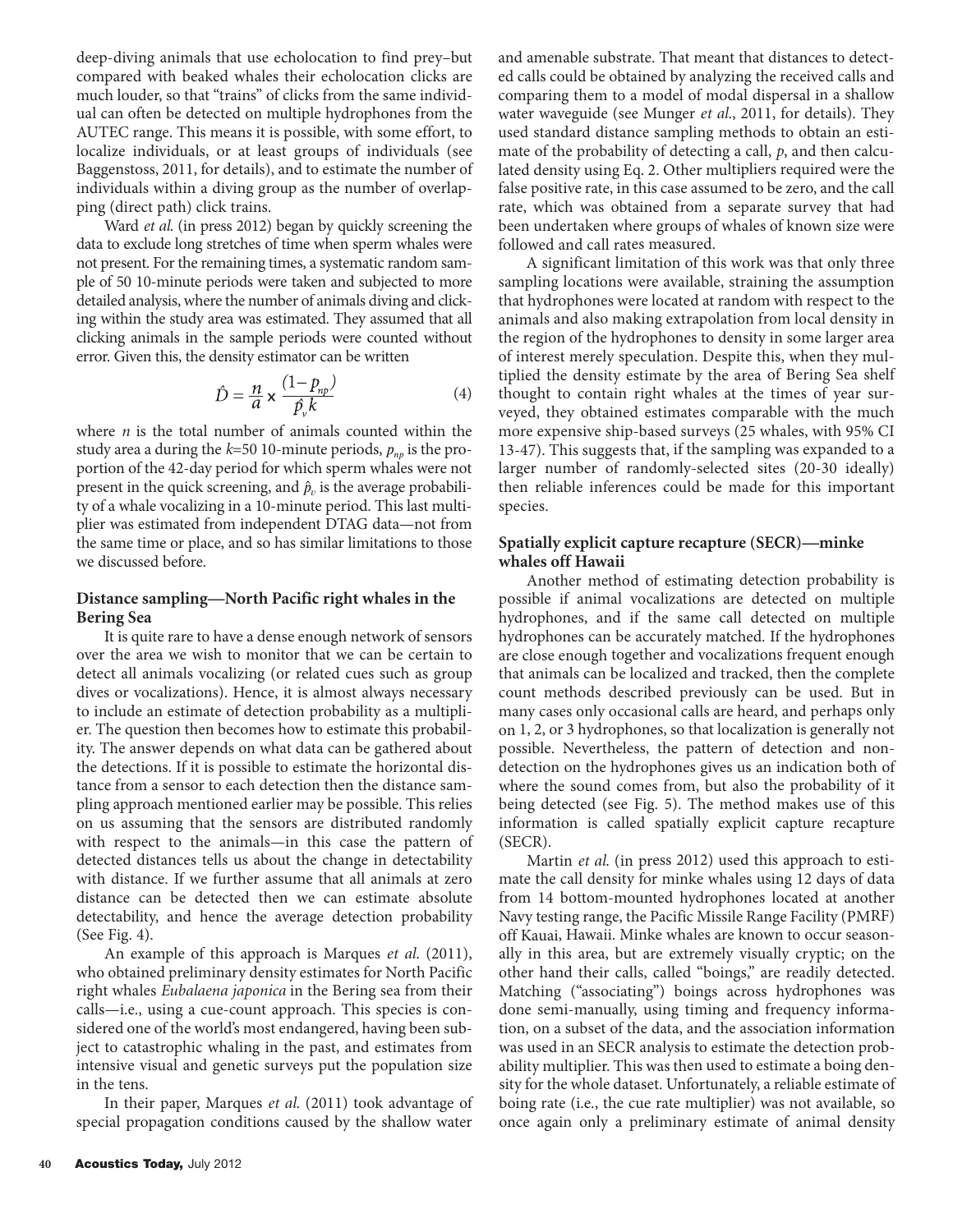

*Fig. 4. Illustration of how the distances to detected objects can be used to estimate probability of detection for the case of randomly located point sensors. The area surveyed by bands of fixed width goes up linearly with increasing distance from the point, as shown in the left plot. Therefore, if we detected everything we would expect, on average, the number of detections to go up linearly with distance, as shown by the dashed histogram in the center plot. In practice, the number of detections drops off with distance,* as shown by the green histogram. By fitting a curve to this (red solid line) and comparing it with a projection from the origin (red dashed line), we can estimate detectabil*ity: for example, at a distance of 2.2 we observed approximately half as many detections (blue solid line) as we expect if everything was seen (blue dashed line), so detection probability is estimated to be 0.5. Detection probabilities for all distances are shown in the right plot (red solid line), which is called a "detection function" in the distance sampling survey literature.*



*Fig. 5. Illustration of how the spatial pattern of a detected sound (red circles) on a hypothetical array of 16 hydrophones (black circles) contains information about the probability of detection. In the left case, the detection probability is high for small distances, but drops off rapidly. Hence each sound is only heard on a compact set of hydrophones, but tends to be heard on all of them. In the right case, detection probability is low at small distances, but drops off gradually. Here, each sound is heard over widely spaced hydrophones, but not at all of them. This kind of thinking is the basis for spatially explicit capture recapture (SECR) methods.*

could be obtained.

The standard SECR method can be extended to use additional information. For example, the time of arrival of each sound at the hydrophones contains information about the sound's location, even when it is only heard on two hydrophones. Another example is that some hydrophones are directional, and so give information about the bearing to the sound source. Members of our research group at St. Andrews are extending the basic method so that it can use this additional information, and we have found in preliminary work that it leads to substantial improvements in precision, especially when sounds are usually heard only on few sensors.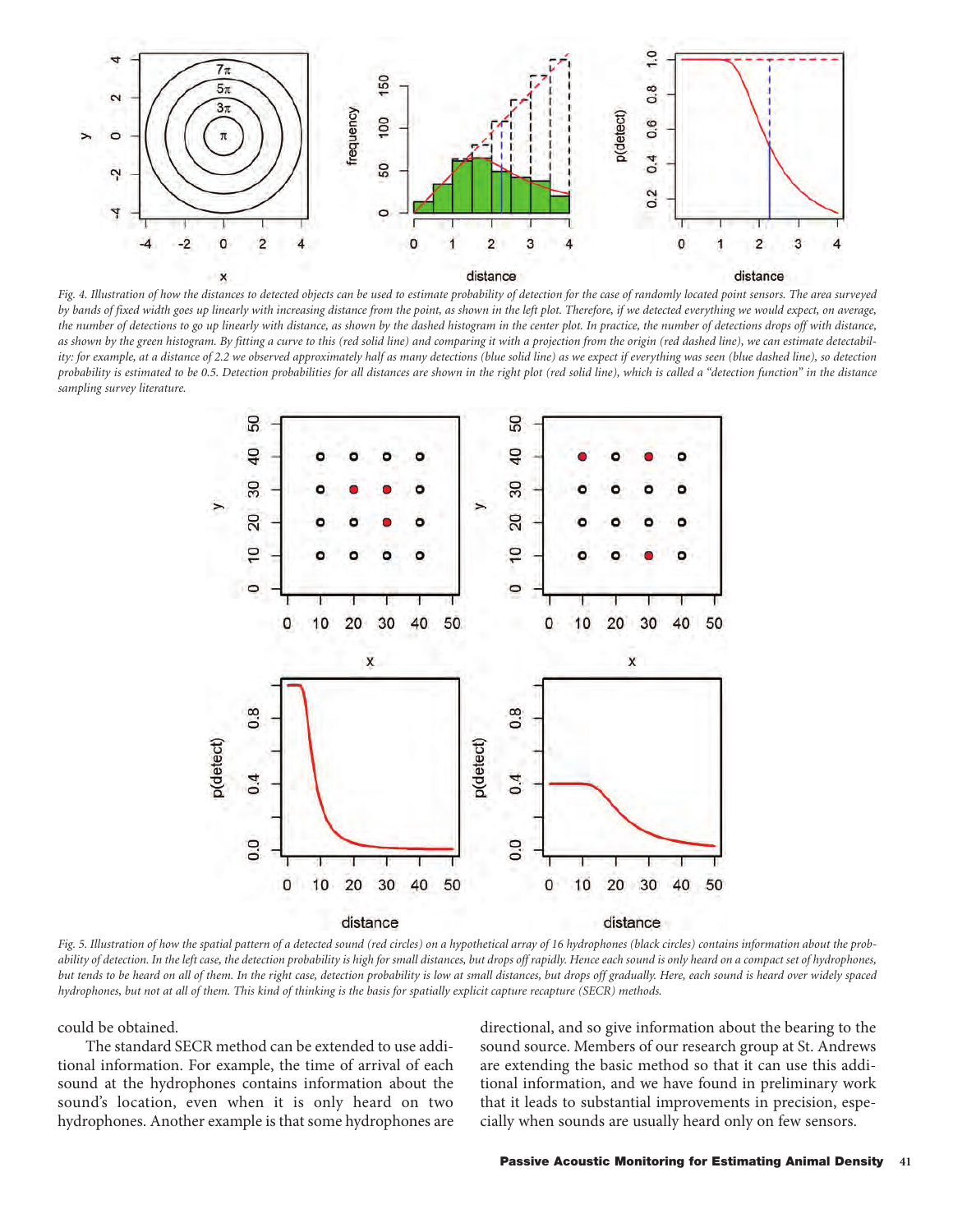### **Trials with known-location sounds—harbor porpoise in Denmark**

Yet another method of obtaining the detection probability multiplier is possible when you have a set of animals at known locations relative to the hydrophones. You can then record, for each of a set of time periods, whether each animal was detected by each hydrophone, and use these data to construct a regression of probability of detection against distance (and perhaps other factors). This is the approach taken in our first example, above, where the beaked whales were tagged in the vicinity of the AUTEC hydrophones, and hence their location each time they clicked could be derived, as well as whether each of these clicks were detected on the surrounding hydrophones. Another example of this kind of method is the study of Kyhn *et al.* (2012), who were interested in determining the feasibility of estimating the density of harbor porpoise (*Phocoena phocoena*) using commercially-available autonomous porpoise detectors called T-PODs.<sup>6</sup> Kyhn et al. (2012) set up a visual monitoring station on cliffs at Fyns Hoved, Denmark, and tracked passing porpoises. They moored T-PODs below the cliffs, and by splitting each track up into a set of short segments, could determine for each segment whether the T-POD registered or not the presence of the porpoise.

# **Acoustic modeling—beaked whales in the Bahamas, again**

The above methods all use additional data, hopefully collected at the time of the survey, to estimate the detection probability multiplier. However, in some cases such data are not available—all we know is how many sounds were detected on each sensor. In this case, it may still be possible to estimate detectability, if we are willing to make some strong assumptions about sound production, propagation, and possibly detection. This involves application of the passive sonar equation, which can be written

$$
SNR = SL - DL - TL - NL \tag{5}
$$

where *SNR* is the signal to noise ratio at the receiver, *SL* is source level, *DL* is the directivity loss (i.e., attenuation in the source level due to the direction the animal is pointing relative to the hydrophone when they make the sound), *TL* is transmission loss as a function of the distance between animal and receiver and *NL* is the level of ambient noise. Hence, given a set of assumptions about the distribution these quantities, one can predict the distribution of SNR for a sound produced at a given location. SNR can be related to detection probability either by assuming that sounds above a certain SNR are certain to be detected, or (better) using an empirically-derived relationship between probability of detection and SNR.

An example of this is given by Küsel *et al.* (2011), who derived a density estimate for Blainville's beaked whale based on data from a single hydrophone at the AUTEC range. They obtained distributions of *SL*, *DL,* and *NL* from the published literature, and used several models of sound propagation to calculate *TL*. The relationship between detection and *SNR* was estimated using a short sample of data from the study period that was hand-annotated and then run through the detector. From these pieces, average detection probability was derived using a Monte Carlo procedure, sampling from assumed distributions of animal position and orientation, SL, DL, NL and estimated values of the SNR-detection probability regression parameters. The resulting estimate, 0.014 (CV 17.9%) was not too dissimilar from that obtained by Marques *et al.* (2009) using the DTAG data (0.032 with CV 15.9%). Clearly, however, measurements will be preferable to assumptions whenever possible.

A half-way-house between this and the distance-based approach discussed above would be to use the received level of calls to estimate their distance, by using an assumed transmission loss model and source level distribution, or a regression relationship built using a sample of sounds where received level and actual distance are known. One example of estimating distance from received level is Širović *et al.* (2009), using blue whales in the Antarctic Ocean.

# **Conclusions**

### **Those pesky multipliers**

We have shown that it is possible to estimate animal density from passive acoustic data from fixed sensors, and have demonstrated a variety of approaches. The best method depends on the type of data available, and what you can most reliably count. If you can count all of the individuals within the study area and exclude all of those outside, then reliable estimation is straightforward. In most situations, however, this is not possible, and you then need multipliers to convert the count from calls or groups into animals, and to deal with false positive and false negative rates. We have demonstrated several methods for estimating detectability (the complement of false negative rate). The most reliable use data collected at the same time as the main survey, such as distances to detections, or associations in detections among sensors. A less-satisfactory option is to undertake a secondary survey, such as tagging some animals—again it is best if this is done at the same time and place as the main survey but this is often not possible. Deriving detection probability estimates from acoustic modeling alone is a last resort, but often constraints will mean that other approaches are not possible.

Often the object being counted is an individual vocalization: an echolocation click or a call. We then need an estimate of the vocalization rate. This is often the main impediment to obtaining a density estimate—either the rate is completely unknown, or it has been measured in a very different circumstance and could reasonably be expected to vary over time or space. Knowledge of the basic acoustic biology of our study species is often a fundamental limitation.

# **Other applications**

We have focused here on fixed detectors, but there is plenty of potential for estimating density from towed acoustic sensors, behind ships or gliders for example. If the sensors are designed to get the bearing to detected calls, and animals vocalize repeatedly, then intersecting bearings can be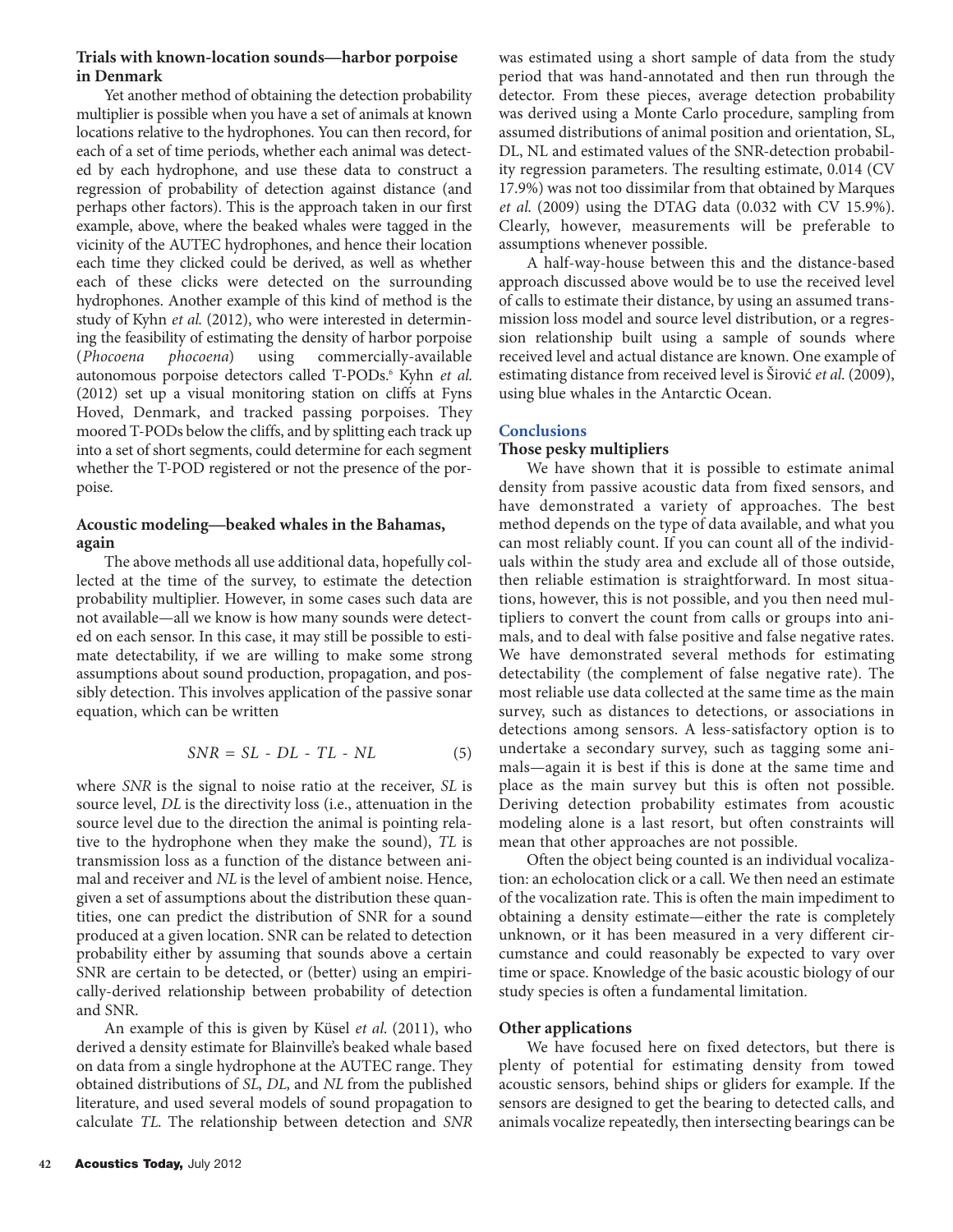used to obtain a (left-right ambiguous) localization—this is then amenable to analysis using a different flavor of distance sampling called line transect analysis—see, e.g., Lewis *et al.* (2007).

There are many possible applications in the terrestrial environment, where animals are hard to see but easier to hear. Examples include forest elephants, gibbons and frogs.

#### **Future directions**

Currently, few surveys are designed with passive acoustic density estimation in mind. All of the above case studies made use of data originally gathered for other purposes. One example of a designed survey is the SAMBAH project<sup>7</sup> where around 300 autonomous detectors have been deployed on a random grid of locations throughout the Baltic Sea with the goal of yielding an abundance estimate of the extremely lowdensity population of harbor porpoise resident there. Fixed passive acoustic methods are potentially highly cost-effective compared with other methods for long-term monitoring programs, because costs are relatively low after initial set up. Hence we expect to see increasing uptake where long-term monitoring is required, such as over the lifetime of oil production fields.

We have shown that the methods work best when a large number of sensors can be distributed through the survey area, and where at least a subset collect auxiliary information such as distances to detected sounds. There is great potential for the development of inexpensive commercial hardware and associated algorithms and software to facilitate this.

There are plenty of statistical developments left to pursue, including methods for combining different sources of information to estimate detectability better, methods for sensors that use adaptive duty-cycling to increase their longevity and optimal survey design.

Lastly, improvements in our knowledge of the acoustic biology of animal species, coupled with advances in our ability to detect, classify and localize sounds, will make passive acoustic density estimation ever more feasible in a wider variety of situations.**AT**

#### **Endnotes**

- <sup>1</sup> For example, our research group at St. Andrews develops free software, Distance, which can be used to design and analyze distance sampling surveys. The program has acquired over 26,000 registered users covering all major taxa since the windows-based version was released 13 years ago—see http:// www.ruwpa.st-
- and.ac.uk/distance/ 2 DECAF stands for Density Estimation for Cetaceans from Acoustic Fixed Sensors. The project ran from 2007–2011 and was funded under the National Oceanographic Partnership Program jointly by the Ocean Acoustics Program of the US National Marine Fisheries Service, Office of Protected Resources and the Joint Industry Program of the International Association of Oil and Gas Producers on Sound and Marine Life. In addition to the other team members, we also thank the project steering committee for their assistance: Jay Barlow (National Marine Fisheries Service), Stephen Buckland (University of St. Andrews) and Walter Zimmer (NATO Undersea Research Center). All project outputs are available at http:// www.creem.st-and.ac.uk/decaf/. Our work in this area is also supported by the US Navy, Chief of

Naval Operations, Energy and Environmental Readiness Division (Code N45).

- <sup>3</sup> We omit all details of the acoustic processing techniques required to yield the raw materials for density estimation: the detected and classified (and in some cases associated and localized) vocalizations. Other articles in this issue describe some of the work in this area, as does an article from last year (Tiemann *et al.*, 2011). Recent reference texts are Zimmer (2011) and Au and Hastings (2009).
- 4 The CV on a quantity that is the product of a set of independent random quantities can be calculated using the "delta method," which just involves adding the squared CVs of each of the independent quantities—see e.g., Marques *et al.* (2009).
- This is something of an over-simplification. DTAG data alone yields an imprecise "pseudotrack," which needs to be combined with positions estimated from, e.g., acoustic localization to give a useable track—see Ward *et al.* (2008) and references therein for details.
- 6 The newer versions are called C-PODs; they are manufactured by Chelonia Limited (www.chelonia.co.uk).
- 7 Static Acoustic Monitoring of Baltic Sea Harbour Porpoise—see www.sambah.org.

#### **References**

- Au, W. W. L., and Hastings, M. C. (**2009**). *Principles of Marine Bioacoustics* (Springer, New York).
- Baggenstoss, P. M. (**2011**). "An algorithm for the localization of multiple interfering sperm whales using multi-sensor time difference of arrival," J. Acoust. Soc. Am. **130**, 102–112.
- Buckland, S. T., Anderson, D. R., Burnham, K. P., Laake, J. L., Borchers, D. L., and Thomas, L. (**2001**). *Introduction to Distance sampling–Estimating Abundance of Biological Populations* (Oxford University Press, Oxford).
- Buckland, S. T., Burt, M. L., Rexstad, E. A., Mellor, M., Williams, A. E.. and Woodward, R. (**2012**). "Aerial surveys of seabirds: The advent of digital methods," J. Appl. Ecol. **49**, 960–967.
- D'Amico, A., Gisiner, R. C., Ketten, D. R., Hammock, J. A., Johnson, C., Tyack P. L., and Mead, J. (**2009**). "Beaked whale strandings and naval exercises," Aquatic Mammals **35**, 452–472.
- Küsel, E. T., Mellinger, D. K., Thomas, L., Marques, T. A., Moretti, D., and Ward, J. (**2011**). "Cetacean population density estimation from single fixed sensors using passive acoustics," J. Acoust. Soc. Am. **129**, 3610–3622.
- Kyhn, L., Tougaard, J., Thomas, L., Duve, L., Steinback, J., Amundin, M., Desportes, G., and Teilmann, J. (**2012**). "From echolocation clicks to animal density–Acoustic sampling of harbour porpoises with static dataloggers," J. Acoust. Soc. Am. **131**, 550–560.
- Lewis, T., Gillespie, D., Lacey, C., Matthews, J., Danbolt, M., Leaper, R., McLanaghan, R., and Moscrop, A. (**2007**). "Sperm whale abundance estimates from acoustic surveys of the Ionian Sea and Straits of Sicily in 2003," J. Marine Biol. Assn. of the UK **87**, 353–357.
- Marques, T. A., Munger, L., Thomas, L., Wiggins, S., and Hildebrand, J. A. (**2011**). "Estimating North Pacific right whale (*Eubalaena japonica*) density using passive acoustic cue counting," Endangered Species Res. **13**, 163–172.
- Marques, T. A., Thomas, L., Ward, J., DiMarzio, N., and Tyack, P. L. (**2009**). "Estimating cetacean population density using fixed passive acoustic sensors: An example with Blainville"s beaked whales," J. Acoust. Soc. Am. **125**, 1982–1994.
- Martin, S. W., Marques, T. A., Thomas, L., Morrissey, R. P., Jarvis, S., DiMarzio, N., Moretti, D., and Mellinger, D. K. (**in press, 2012**). "Estimating minke whale (*Balaenoptera acutorostrata*) boing